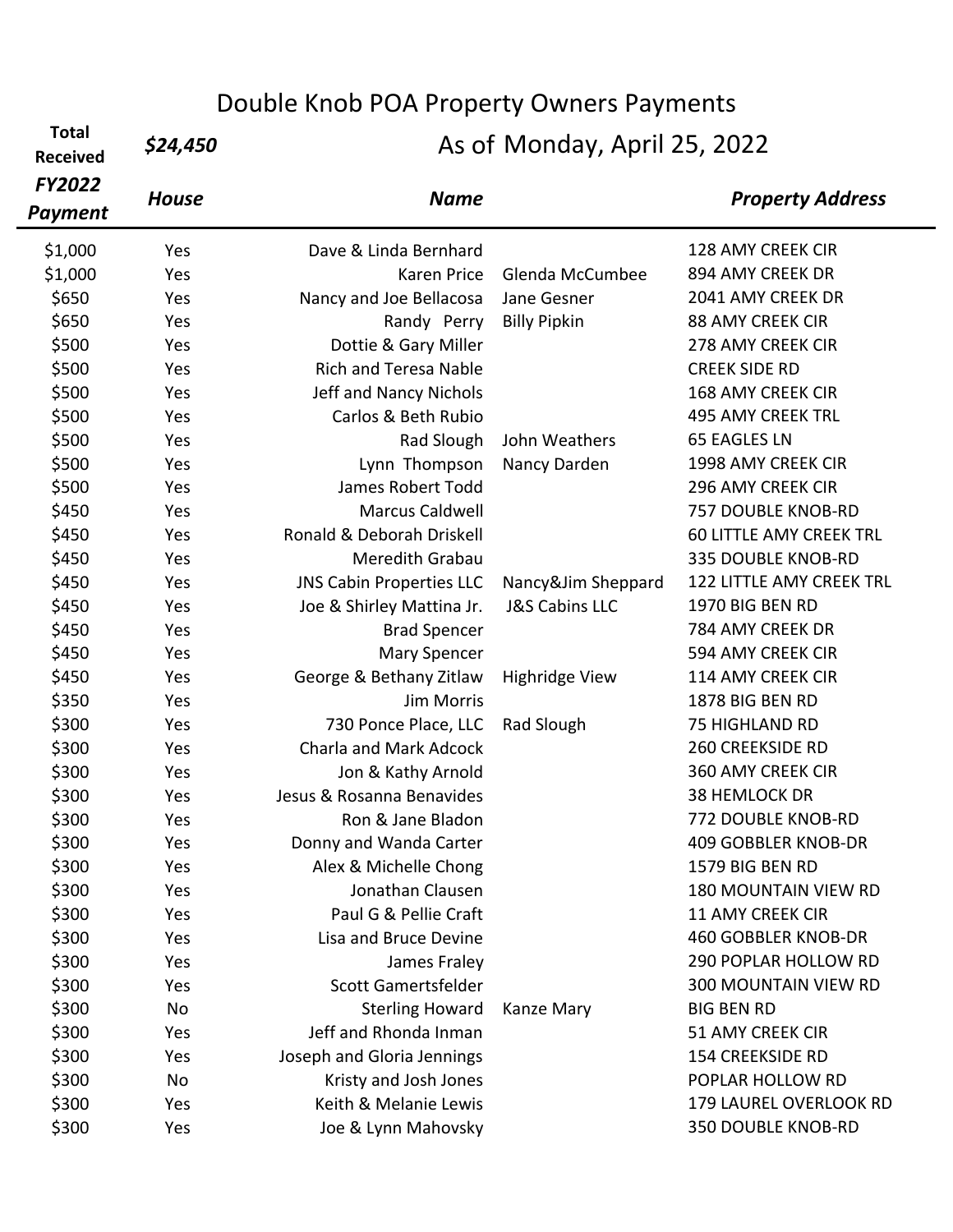**Total**  <sup>10tal</sup> \$24,450

| <b>FY2022</b>  | <b>House</b> | <b>Name</b>                     |                       | <b>Property Address</b>   |
|----------------|--------------|---------------------------------|-----------------------|---------------------------|
| <b>Payment</b> |              |                                 |                       |                           |
| \$300          | Yes          | Walter C & Cynthia McCourt      |                       | <b>12 AMY CREEK CIR</b>   |
| \$300          | Yes          | Wendy & Joseph Miller           |                       | 176 AMY CREEK CIR         |
| \$300          | Yes          | Herb and Mary Miller            |                       | <b>681 AMY CREEK DR</b>   |
| \$300          | Yes          | Stephanie & Chris Neill         |                       | <b>691 DOUBLE KNOB-RD</b> |
| \$300          | Yes          | <b>Scott Nichols</b>            | <b>Mark Reeves</b>    | 199 AMY CREEK CIR         |
| \$300          | Yes          | Alvin and Melanie Payne         |                       | 35 EAGLES LN              |
| \$300          | Yes          | <b>Rick &amp; Sandra Persic</b> |                       | 1564 BIG BEN RD           |
| \$300          | Yes          | Van Phillips                    | <b>Terri Phillips</b> | 793 DOUBLE KNOB-RD        |
| \$300          | Yes          | <b>Matthew Rabito</b>           |                       | 104 LITTLE AMY CREEK TRL  |
| \$300          | Yes          | Lisa Redmon                     | Mary Root             | 252 MOUNTAIN VIEW RD      |
| \$300          | Yes          | Edward & Liz Sabato             |                       | 1543 BIG BEN RD           |
| \$300          | Yes          | <b>Margaret Sanders</b>         |                       | <b>465 AMY CREEK TRL</b>  |
| \$300          | Yes          | Giuseppe Scotto-DiCarlo         |                       | 372 MOUNTAIN VIEW RD      |
| \$300          | Yes          | Cheryl & Wayne Searcy           |                       | 398 MOUNTAIN VIEW RD      |
| \$300          | Yes          | Cheryl & Wayne Searcy           |                       | 228 MOUNTAIN VIEW RD      |
| \$300          | Yes          | Greg Thomas                     | Dan Reichard          | 525 AMY CREEK TRL         |
| \$300          | Yes          | Aaron and Michelle Ward         |                       | <b>269 CREEKSIDE RD</b>   |
| \$300          | Yes          | Patrick and Cynthia Ward        |                       | 70 MOUNTAIN VIEW RD       |
| \$300          | Yes          | Steve & Kerry Woods             |                       | 455 GOBBLER KNOB-DR       |
| \$250          | Yes          | Margaret Crawford               | Duverger Yves         | <b>433 CREEKSIDE RD</b>   |
| \$250          | Yes          | John Myers                      |                       | 1571 BIG BEN RD           |
| \$150          | Yes          | Mijha & William Godfrey         |                       | 594 CREEKSIDE RD          |
| \$150          | Yes          | Deborah Wood                    |                       | 2481 BIG BEN RD           |
| \$100          | No           | Nancy and Joe Bellacosa         |                       | <b>AMY CREEK CIR</b>      |
| \$100          | No           | Carlee Curtin                   |                       | <b>GOBBLER KNOB-DR</b>    |
| \$100          | No           | <b>Group ECA Consulting</b>     | Chip Leister          | <b>AMY CREEK CIR</b>      |
| \$100          | No           | <b>Group ECA Consulting</b>     | Chip Leister          | <b>AMY CREEK CIR</b>      |
| \$100          | No           | Jim & Penny Farlow              |                       | <b>CREEK SIDE RD</b>      |
| \$100          | No           | Jim & Penny Farlow              |                       | <b>AMY CREEK CIR</b>      |
| \$100          | No           | Meredith Grabau                 |                       | <b>AMY CREEK CIR</b>      |
| \$100          | No           | Zelia Machado                   |                       | <b>AMY CREEK CIR</b>      |
| \$100          | No           | Wendy & Joseph Miller           |                       | <b>GOBBLER KNOB-DR</b>    |
| \$100          | No           | Wendy & Joseph Miller           |                       | <b>GOBBLER KNOB-DR</b>    |
| \$100          | No           | Wendy & Joseph Miller           |                       | <b>AMY CREEK CIR</b>      |
| \$100          | No           | <b>Matthew Sanford</b>          |                       | <b>AMY CREEK CIR</b>      |
| \$100          | No           | John Scott Sinner               |                       | <b>GOBBLER KNOB-DR</b>    |
| \$100          | No           | John Scott Sinner               |                       | <b>GOBBLER KNOB-DR</b>    |
| \$100          | No           | Erik and Carrie Sjogren         |                       | <b>BIG BEN RD</b>         |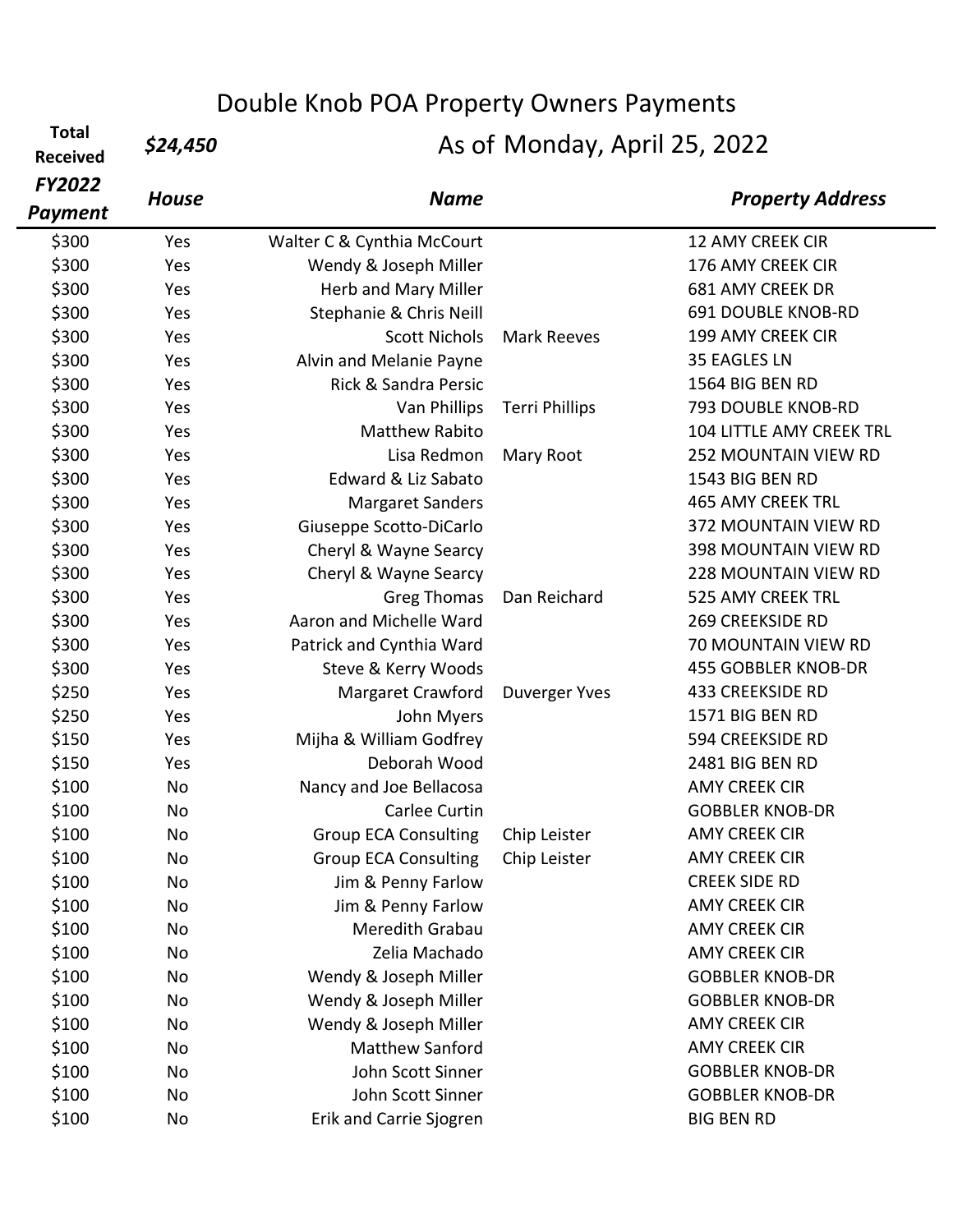**Total**  Total *\$24,450*<br>Received *\$24,450* 

| <b>FY2022</b><br><b>Payment</b> | <b>House</b> | <b>Name</b>                 |                     | <b>Property Address</b>         |
|---------------------------------|--------------|-----------------------------|---------------------|---------------------------------|
| \$100                           | No           | Rad Slough                  | John Weathers       | <b>DOUBLE KNOB-RD</b>           |
| \$100                           | No           | Rad Slough                  | John Weathers       | <b>DOUBLE KNOB-RD</b>           |
| \$100                           | No           | H Dwight & Ann Tallant      |                     | <b>BIG BEN RD</b>               |
|                                 | Yes          | LLC 13 Crows                | Susan Copeland      | <b>76 CREEKSIDE RD</b>          |
|                                 | No           | LLC 13 Crows                | Susan Copeland      | <b>CREEK SIDE RD</b>            |
|                                 | Yes          | A Good Name House           |                     | 460 AMY CREEK CIR               |
|                                 | Yes          | Harriet & Greg Agen         |                     | 2657 BIG BEN RD                 |
|                                 | Yes          | Andrea & Mark Alfrey        |                     | 382 HIGHLAND DR                 |
|                                 | Yes          | Nick & Sue Angelo           |                     | 530 AMY CREEK CIR               |
|                                 | Yes          | Thomas & Julia Barnstead    |                     | 1238 BIG BEN RD                 |
|                                 | Yes          | Jacklyn & Ulises Barroso    |                     | 123 LITTLE AMY CREEK TRL        |
|                                 | No           | Janet Bealle                |                     | <b>AMY CREEK CIR</b>            |
|                                 | No           | Jeffrey Beatty              |                     | <b>AMY CREEK CIR</b>            |
|                                 | No           | Jesus & Rosanna Benavides   |                     | <b>HEMLOCK DR</b>               |
|                                 | No           | David Bigham                |                     | <b>GOBBLER KNOB-DR</b>          |
|                                 | Yes          | Linda Black                 |                     | 203 POPLAR HOLLOW RD            |
|                                 | No           | Linda and Wendell Black     |                     | POPLAR HOLLOW RD                |
|                                 | Yes          | <b>Michael E Bowers</b>     |                     | 2566 BIG BEN RD                 |
|                                 | Yes          | Stephen & Natasha Boyd      |                     | <b>550 CREEKSIDE RD</b>         |
|                                 | Yes          | Karen Byrd                  |                     | 224 HIGHLAND RD                 |
|                                 | Yes          | Brandon & Kaitlyn Carter    |                     | <b>125 HIGHLAND RD</b>          |
|                                 | Yes          | Rental Casa Lago Vac        | <b>Ashley Cline</b> | 190 CLEAR LAKE RD               |
|                                 | No           | Jennifer & Ryan Cervenec    |                     | <b>MOUNTAIN VIEW RD</b>         |
|                                 | Yes          | Jennifer & Ryan Cervenec    |                     | <b>255 MOUNTAIN VIEW RD</b>     |
|                                 | Yes          | Sung Cho                    | Sinerva Salla       | 382 GOBBLER KNOB-DR             |
|                                 | Yes          | Randy L & Deborah Coker     |                     | <b>73 HIGLAND SPUR</b>          |
|                                 | Yes          | John & Kathleen Daniele     |                     | LAKE VIEW RD                    |
|                                 | No           | <b>Thomas Daniska</b>       |                     | <b>AMY CREEK CIR</b>            |
|                                 | Yes          | <b>Richard Dechert</b>      |                     | 277 AMY CREEK CIR               |
|                                 | No           | Dara Denning                | Daina Plitkins      | <b>BIG BEN RD</b>               |
|                                 | Yes          | Dara Denning                | Daina Plitkins      | 174 GOBBLER KNOB-DR             |
|                                 | Yes          | <b>Marcia Derry Berry</b>   |                     | 729 POPLAR HOLLOW RD            |
|                                 | Yes          | <b>Alison Dawn Dingess</b>  |                     | 333 AMY CREEK CIR               |
|                                 | Yes          | <b>Ronald Driskell</b>      |                     | <b>DOUBLE KNOB-RD</b>           |
|                                 | Yes          | Deborah Driskill            |                     | <b>139 LITTLE AMY CREEK TRL</b> |
|                                 | <b>No</b>    | <b>Group ECA Consulting</b> | Chip Leister        | 1872 AMY CREEK CIR              |
|                                 | No           | (ETC) Ellijay TelCo         | Frankie Rigdon      | <b>GOBBLER KNOB-DR</b>          |
|                                 | Yes          | Christian Enterkin          |                     | 2549 BIG BEN RD                 |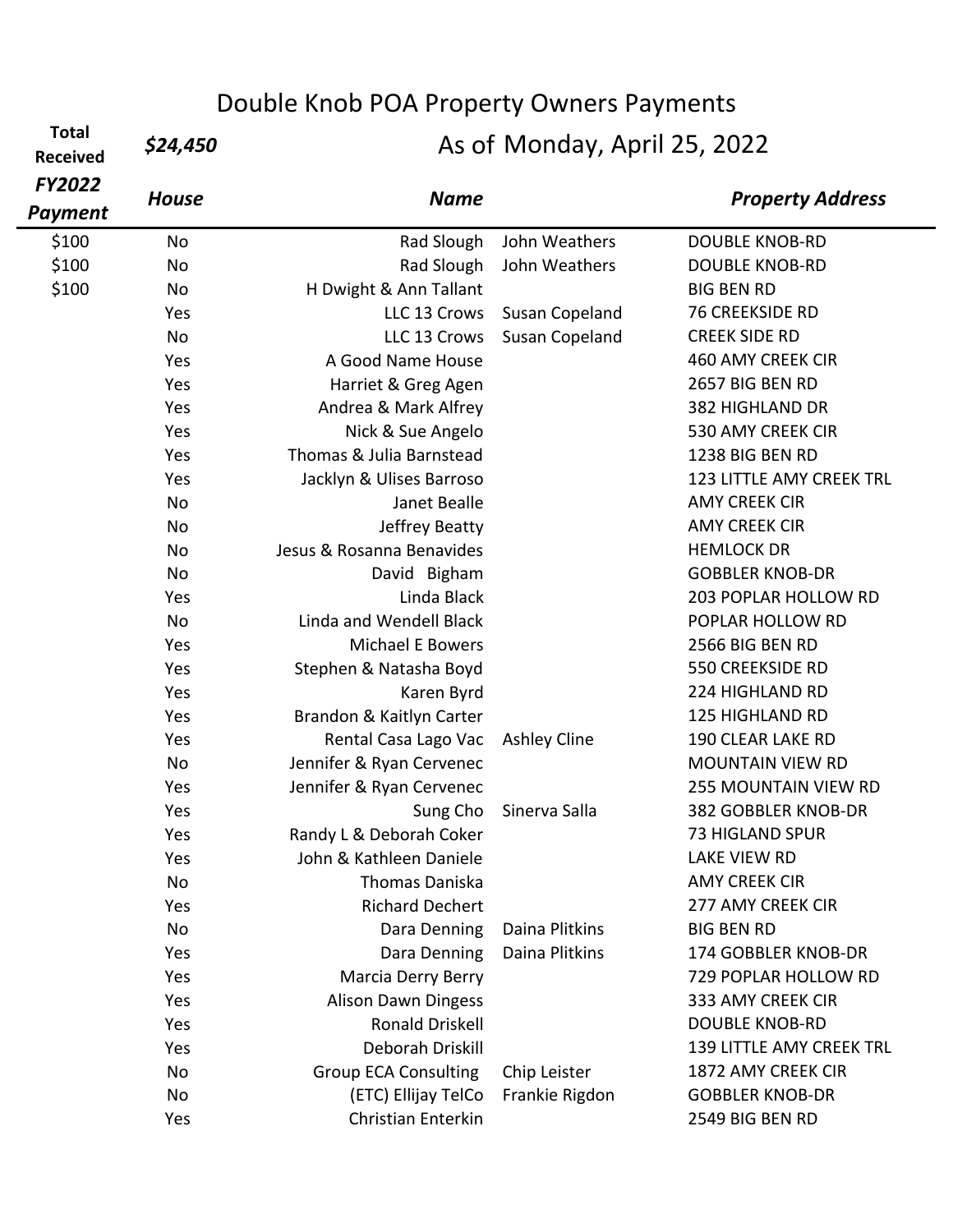**Total**  Total *\$24,450*<br>Received *\$24,450* 

| <b>FY2022</b><br><b>Payment</b> | <b>House</b> | <b>Name</b>                |                   | <b>Property Address</b>     |
|---------------------------------|--------------|----------------------------|-------------------|-----------------------------|
|                                 | No           | Loren & Mark Falls         |                   | <b>HIGHLAND RD</b>          |
|                                 | No           | Mark Finney                |                   | <b>AMY CREEK CIR</b>        |
|                                 | Yes          | <b>Brian Patrick Flynn</b> |                   | 382 AMY CREEK CIR           |
|                                 | Yes          | <b>Tracey Foglia</b>       | Alexander Padilla | 1082 AMY CREEK CIR          |
|                                 | No           | <b>Tracey Foglia</b>       | Alexander Padilla | <b>AMY CREEK CIR</b>        |
|                                 | Yes          | Jason & Jennifer Frisbie   |                   | 135 LAUREL OVERLOOK RD      |
|                                 | <b>No</b>    | Jason & Jennifer Frisbie   |                   | <b>LAUREL OVERLOOK RD</b>   |
|                                 | <b>No</b>    | Jason & Jennifer Frisbie   |                   | <b>LAUREL OVERLOOK RD</b>   |
|                                 | <b>No</b>    | Jason & Jennifer Frisbie   |                   | <b>AMY CREEK DR</b>         |
|                                 | No           | Jason & Jennifer Frisbie   |                   | <b>AMY CREEK DR</b>         |
|                                 | No           | Timothy Gann               |                   | <b>HUGHLAND SPUR</b>        |
|                                 | No           | Eugene Gebhardt, Jr        |                   | <b>DOUBLE KNOB-RD</b>       |
|                                 | No           | Eugene Gebhardt, Jr        |                   | <b>DOUBLE KNOB-RD</b>       |
|                                 | Yes          | <b>Travis Gentile</b>      |                   | 85 CLEAR LAKE CT            |
|                                 | No           | Consulting Georgia Mtn     | G. William Little | <b>DOUBLE KNOB RD</b>       |
|                                 | No           | Lisa Gill                  |                   | <b>BIG BEN RD</b>           |
|                                 | No           | Randall Gordon             | Steven Gordon     | POPLAR HOLLOW RD            |
|                                 | Yes          | Linda Gowan                |                   | <b>28 MOUNTAIN VIEW RD</b>  |
|                                 | Yes          | Barbara Greenstein         |                   | 830 AMY CREEK DR            |
|                                 | No           | Andrea Grossl              |                   | <b>DOUBLE KNOB-RD</b>       |
|                                 | No           | Laurie Haynes              |                   | <b>DOUBLE KNOB RD</b>       |
|                                 | No           | Nelida & Kenneth Henderson |                   | <b>AMY CREEK DR</b>         |
|                                 | Yes          | Daniel Herman              | Jamy Daily-Herman | <b>25 DOUBLE KNOB-RD</b>    |
|                                 | No           | Mark Herrmann              |                   | <b>MOUNTAIN VIEW RD</b>     |
|                                 | No           | Mark Herrmann              |                   | <b>MOUNTAIN VIEW RD</b>     |
|                                 | Yes          | Mark Herrmann              |                   | 540 MOUNTAIN VIEW RD        |
|                                 | No           | <b>Barbara Herrold</b>     |                   | <b>LITTLE AMY CREEK TRL</b> |
|                                 | Yes          | Robert D. Hester           |                   | 124 CLEAR LAKE CT           |
|                                 | Yes          | Ray Hodges                 |                   | 176 GOBBLER KNOB-DR         |
|                                 | Yes          | <b>Sterling Howard</b>     | Kanze Mary        | 1500 BIG BEN RD             |
|                                 | No           | Teena D & Steve C Hubbard  |                   | <b>BIG BEN RD</b>           |
|                                 | Yes          | Derek and Amy Jablonski    |                   | <b>351 CREEKSIDE RD</b>     |
|                                 | Yes          | Michael & Carissa Jackson  |                   | 420 MOUNTAIN VIEW RD        |
|                                 | No           | Kristy and Josh Jones      |                   | POPLAR HOLLOW RD            |
|                                 | Yes          | Kristy and Josh Jones      |                   | 498 POPLAR HOLLOW RD        |
|                                 | No           | Kristy and Josh Jones      |                   | POPLAR HOLLOW RD            |
|                                 | Yes          | Frank & Phyllis Kelley     |                   | <b>285 HIGHLAND RD</b>      |
|                                 | No           | John Kerry                 |                   | <b>GOBBLER KNOB-DR</b>      |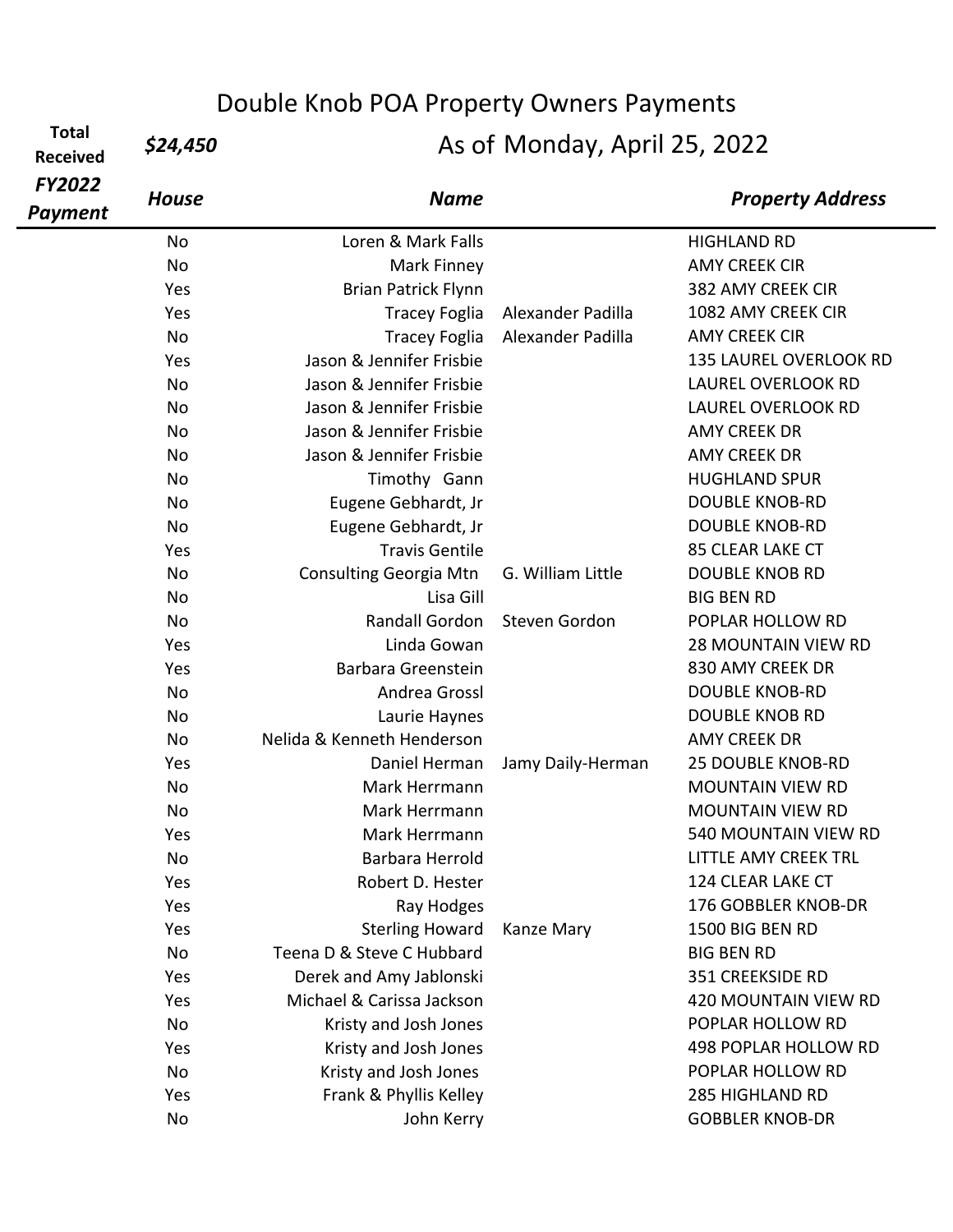**Total**  riotal **\$24,450** 

| <b>FY2022</b><br>Payment | <b>House</b> | <b>Name</b>                     |                       | <b>Property Address</b>        |
|--------------------------|--------------|---------------------------------|-----------------------|--------------------------------|
|                          | Yes          | James P Kirkley                 |                       | 475 AMY CREEK CIR              |
|                          | Yes          | <b>Marcin Kraus</b>             |                       | <b>102 DOUBLE KNOB RD</b>      |
|                          | <b>No</b>    | Randall Kucera                  |                       | 162 EAGLES LN                  |
|                          | <b>No</b>    | Randall Kucera                  |                       | <b>DOUBLE KNOB-RD</b>          |
|                          | Yes          | Robert Lastinger                | <b>Warren Bray</b>    | 2046 AMY CREEK CIR             |
|                          | Yes          | Alvin Law                       |                       | 208 CLEAR LAKE CT              |
|                          | Yes          | James Lawrence                  |                       | <b>160 AMY CREEK TRL</b>       |
|                          | Yes          | Daria Sanchez Leon              |                       | 509 POPLAR HOLLOW RD           |
|                          | <b>No</b>    | Keith & Melanie Lewis           |                       | <b>LAUREL OVERLOOK RD</b>      |
|                          | Yes          | Daniel & Chelsea Loa            |                       | 515 AMY CREEK CIR              |
|                          | Yes          | Jimmy & Sherry Love             |                       | 491 GOBBLER KNOB-DR            |
|                          | Yes          | Joe & Shirley Mattina Jr.       | 0 J&S Cabins LLC      | <b>448 MOUNTAIN VIEW RD</b>    |
|                          | Yes          | Michael Mazziotta II            |                       | <b>61 LITTLE AMY CREEK TRL</b> |
|                          | Yes          | Monica McGannon                 |                       | 332 CREEKSIDE RD               |
|                          | Yes          | James C & Robin S McLane, Jr    |                       | 1642 BIG BEN RD                |
|                          | <b>No</b>    | James C & Robin S McLane, Jr    |                       | <b>BIG BEN RD</b>              |
|                          | Yes          | Lee & Perry Miller              |                       | 879 AMY CREEK CIR              |
|                          | Yes          | Rita Molen                      |                       | 55 MOUNTAIN VIEW RD            |
|                          | Yes          | Aaron and Varsha Monick         |                       | 1642 BIG BEN RD                |
|                          | <b>No</b>    | Tom & Pam Morder                |                       | <b>BIG BEN RD</b>              |
|                          | Yes          | <b>LLC Mountainview GA</b>      | <b>Scott Reed</b>     | <b>133 MOUNTAIN VIEW RD</b>    |
|                          | Yes          | Randall D Mullen                |                       | 112 CLEAR LAKE RD              |
|                          | <b>No</b>    | Cathrene Mupfumira              |                       | <b>AMY CREEK CIR</b>           |
|                          | No           | <b>Rich and Teresa Nable</b>    |                       | 338 CREEKSIDE DR               |
|                          | Yes          | David and Ann Nicholson         |                       | <b>48 AMY CREEK CIR</b>        |
|                          | No           | <b>Robert Panter</b>            |                       | <b>BIG BEN RD</b>              |
|                          | No           | <b>Robert Panter</b>            |                       | <b>BIG BEN RD</b>              |
|                          | No           | Robert E Pearson                |                       | POPLAR HOLLOW RD               |
|                          | No           | Robert E Pearson                |                       | <b>BIG BEN RD</b>              |
|                          | No           | <b>Eddie &amp; Marie Petrow</b> |                       | LAKE VIEW RD                   |
|                          | Yes          | <b>Colin Philbrick</b>          |                       | <b>80 AMY CREEK CIR</b>        |
|                          | No           | Van Phillips                    | <b>Terri Phillips</b> | 793 DOUBLE KNOB-RD             |
|                          | No           | Leslie Puleo                    |                       | <b>LAUREL OVERLOOK RD</b>      |
|                          | Yes          | <b>Gregory Quinet</b>           |                       | <b>28 CLEAR LAKE RD</b>        |
|                          | Yes          | Timothy & Thelma Raymond        |                       | <b>121 CREEKSIDE RD</b>        |
|                          | No           | Patricia Reeves                 |                       | <b>BIG BEN RD</b>              |
|                          | Yes          | Todd & Amanda Rentschler        |                       | 636 CREEKSIDE RD               |
|                          | Yes          | Steven Richman                  |                       | 349 AMY CREEK CIR              |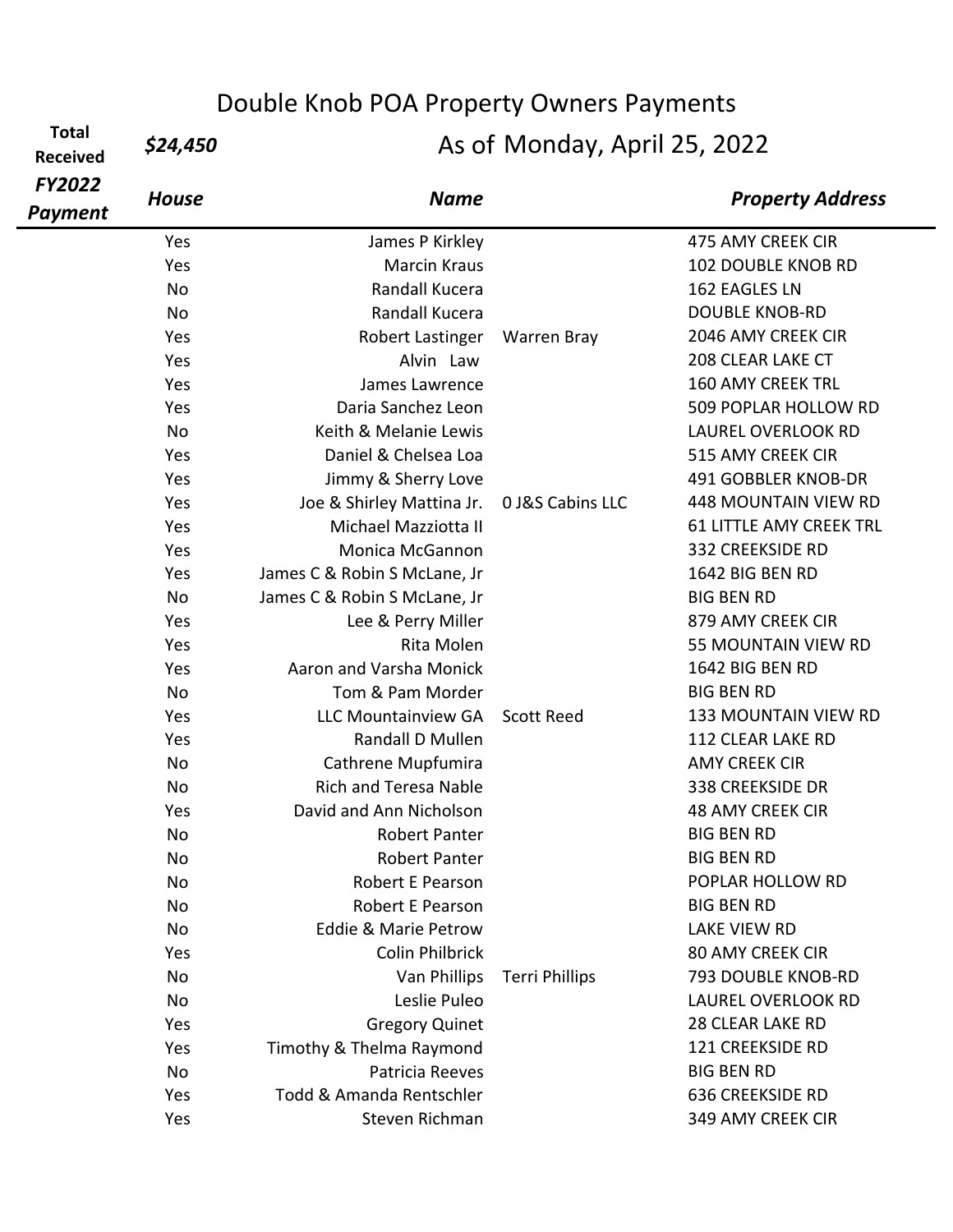**Total**  rotal **\$24,450**<br>Received

| <b>FY2022</b><br><b>Payment</b> | <b>House</b> | <b>Name</b>                   |                        | <b>Property Address</b>        |
|---------------------------------|--------------|-------------------------------|------------------------|--------------------------------|
|                                 | Yes          | <b>Michael Riley</b>          |                        | 317 AMY CREEK CIR              |
|                                 | Yes          | <b>Dennis Roberts</b>         |                        | 100 CLEAR LAKE RD              |
|                                 | Yes          | Victoria Roberts              | <b>Richard Hoffman</b> | 2541 BIG BEN RD                |
|                                 | Yes          | Delores Runyen                |                        | 272 MOUNTAIN VIEW RD           |
|                                 | Yes          | Michael & Tonya Schuetz       |                        | <b>330 MOUNTAIN VIEW RD</b>    |
|                                 | Yes          | Bryan & Zandra Sehl           |                        | 1813 BIG BEN RD                |
|                                 | No           | Charles A & Linda Shannon III |                        | <b>GOBBLER KNOB-DR</b>         |
|                                 | No           | <b>Charles Jimmy Sisson</b>   | Patrick & Tina Herron  | <b>GOBBLER KNOB-DR</b>         |
|                                 | No           | Sisson, Dupont, Carder        | Jim Dupont             | <b>LAUREL OVERLOOK RD</b>      |
|                                 | No           | Sisson, Dupont, Carder        | Jim Dupont             | <b>AMY CREEK DR</b>            |
|                                 | No           | Sisson, Dupont, Carder        | Jim Dupont             | <b>CREEK SIDE RD</b>           |
|                                 | No           | Sisson, Dupont, Carder        | Jim Dupont             | <b>CREEK SIDE RD</b>           |
|                                 | No           | Sisson, Dupont, Carder        | Jim Dupont             | <b>CREEK SIDE RD</b>           |
|                                 | No           | Sisson, Dupont, Carder        | Jim Dupont             | <b>CREEK SIDE RD</b>           |
|                                 | No           | Sisson, Dupont, Carder        | Jim Dupont             | <b>CREEK SIDE RD</b>           |
|                                 | No           | Sisson, Dupont, Carder        | Jim Dupont             | <b>CREEK SIDE RD</b>           |
|                                 | No           | Sisson, Dupont, Carder        | Jim Dupont             | <b>CREEK SIDE RD</b>           |
|                                 | No           | Sisson, Dupont, Carder        | Jim Dupont             | <b>AMY CREEK DR</b>            |
|                                 | No           | Sisson, Dupont, Carder        | Jim Dupont             | <b>AMY CREEK DR</b>            |
|                                 | No           | Sisson, Dupont, Carder        | Jim Dupont             | <b>AMY CREEK DR</b>            |
|                                 | No           | Sisson, Dupont, Carder        | Jim Dupont             | <b>AMY CREEK DR</b>            |
|                                 | No           | Sisson, Dupont, Carder        | Jim Dupont             | <b>AMY CREEK DR</b>            |
|                                 | No           | Sisson, Dupont, Carder        | Jim Dupont             | <b>AMY CREEK DR</b>            |
|                                 | No           | Sisson, Dupont, Carder        | Jim Dupont             | <b>AMY CREEK DR</b>            |
|                                 | No           | Sisson, Dupont, Carder        | Jim Dupont             | <b>AMY CREEK DR</b>            |
|                                 | No           | Sisson, Dupont, Carder        | Jim Dupont             | <b>AMY CREEK DR</b>            |
|                                 | No           | Sisson, Dupont, Carder        | Jim Dupont             | <b>AMY CREEK DR</b>            |
|                                 | No           | Sisson, Dupont, Carder        | Jim Dupont             | <b>MOUNTAIN VIEW RD</b>        |
|                                 | No           | Robert & Sandra Smith         |                        | <b>AMY CREEK CIR</b>           |
|                                 | Yes          | Robert and Sandra Smith       |                        | 554 AMY CREEK CIR              |
|                                 | Yes          | Cheryl and Mike Smith         |                        | <b>45 CREEKSIDE RD</b>         |
|                                 | No           | Props Southern Wildcat        |                        | LITTLE AMY CREEK TRL           |
|                                 | Yes          | Props Southern Wildcat        |                        | <b>32 LITTLE AMY CREEK TRL</b> |
|                                 | Yes          | <b>Mary Spencer</b>           |                        | 470 GOBBLER KNOB-DR            |
|                                 | No           | <b>Brad Spencer</b>           |                        | <b>BIG BEN RD</b>              |
|                                 | Yes          | David & Marissa Swinson       |                        | 177 HIGHLAND DR                |
|                                 | No           | <b>Edward Thompkins</b>       |                        | <b>GOBBLER KNOB-DR</b>         |
|                                 | No           | Diane T Tiller                |                        | <b>CLEAR LAKE CT</b>           |
|                                 |              |                               |                        |                                |